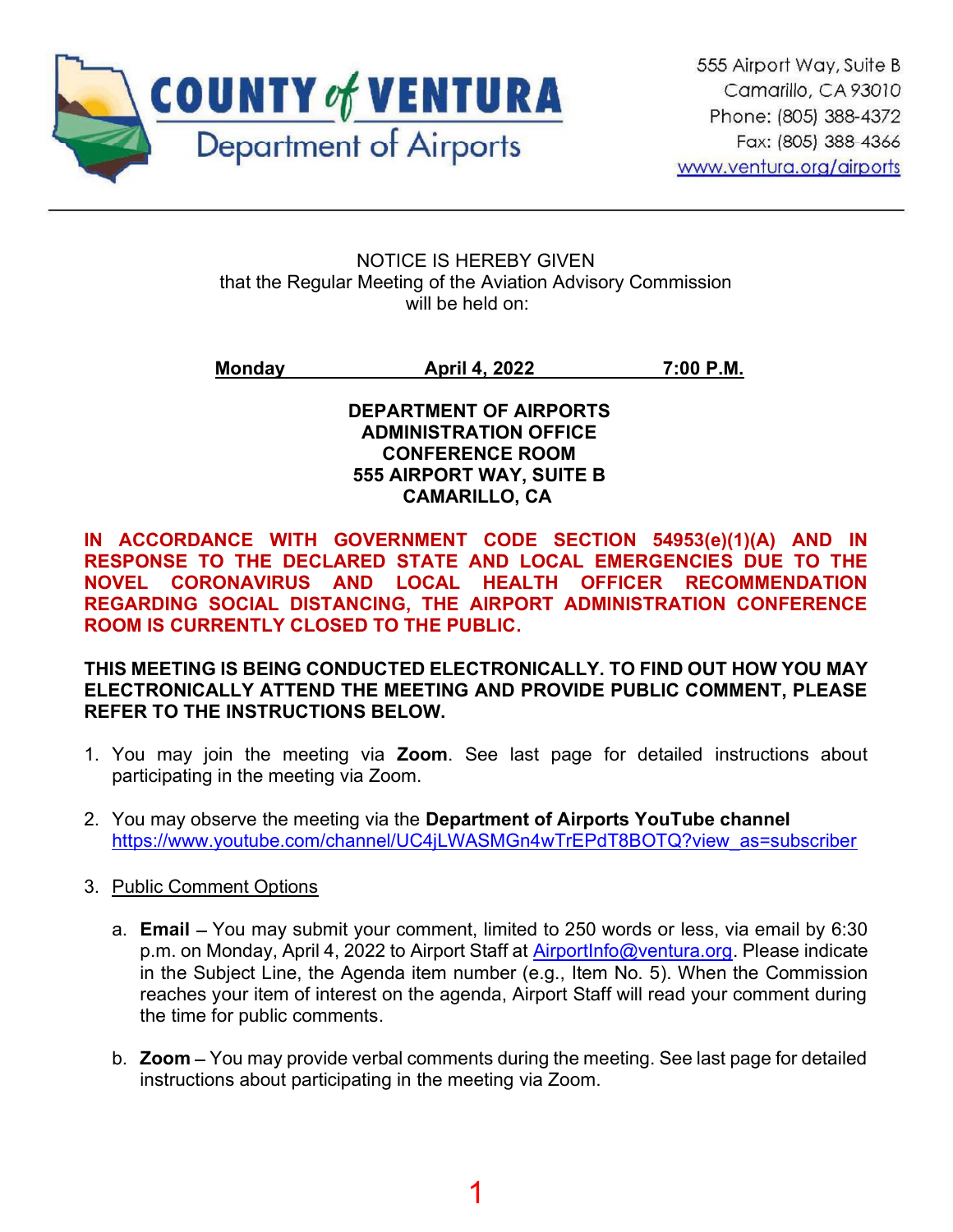## AGENDA

- CALL to ORDER and PLEDGE of ALLEGIANCE  $1<sub>1</sub>$
- $2.$ ROLL CALL
- $3<sub>-</sub>$ AGENDA REVIEW
- 4. APPROVAL of MINUTES - February 7, 2022 (Pages  $6-12$ ) March 7, 2022 (Pages 13-18)

#### 5. PUBLIC COMMENT PERIOD

If you wish to make a public comment on Agenda Item #5, please press the raise hand button, or if you are calling in, press star (\*) then 9 to be added to the speaker queue when prompted by the Chair of the Commission.

#### 6. NEW BUSINESS

#### A. Subject: Consider Adoption of Resolution #9 Authorizing Remote Teleconference Meetings of the Aviation Advisory Commission for a 30-Day Period (Pages  $19-24)$

#### Recommendation:

Consider adoption of Resolution #9 (Exhibit 1) authorizing remote teleconference meetings of the Aviation Advisory Commission for a 30-day period pursuant to Government Code Section 54953, Subdivision (e), of the Ralph M. Brown Act.

#### B. Subject: Approval of, and Authorization for the Director of Airports or Designee to Sign, the revised First Amendment to Lease with Kim & Bill Burr Family Trust for 65C Durley Avenue at the Camarillo Airport (Pages 25-33)

#### Recommendation:

Staff requests that your Commission/Authority recommend that the Board of Supervisors:

Approve, and authorize the Director of Airports or his designee to sign, the revised First Amendment to the lease with the Kim & Bill Burr Family Trust for 65C Durley Avenue at the Camarillo Airport.

#### C. Subject: Review, Discuss, and Provide Direction to Staff as to Format and Content of a Draft Voluntary Noise Abatement Procedure Pilot Guide (Pages 34-37)

#### Recommendation:

Staff requests that your Commission/Authorities review a draft Voluntary Noise Abatement Procedure Pilot Guide (Pilot Guide) and provide direction to staff regarding the format and content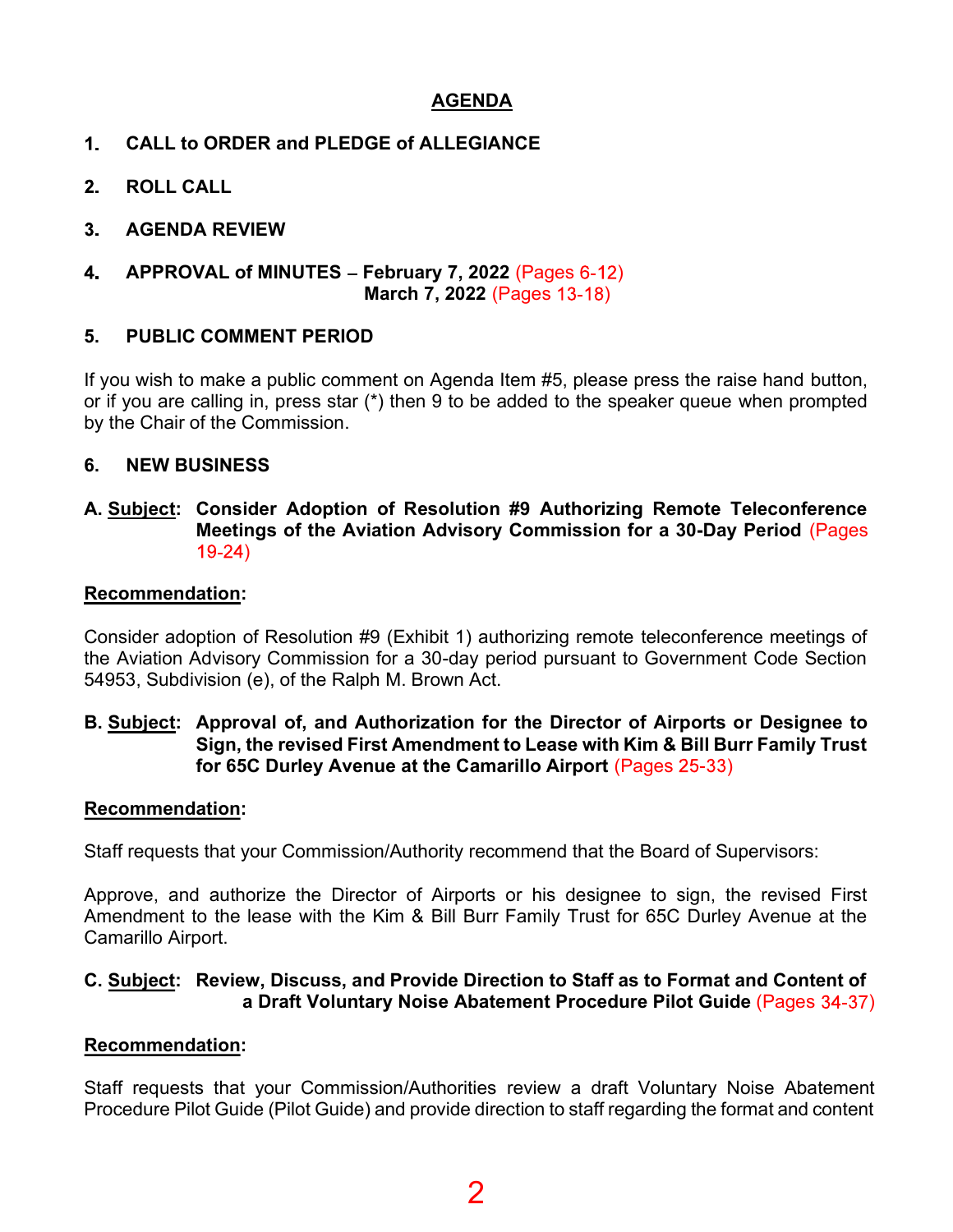of the document.

#### D. Subject: Receive and File a Presentation Regarding Landing Fees for Aircraft Operations at Oxnard & Camarillo Airports and Noise Mitigation Measures (Pages 38-40)

#### Recommendation:

Staff recommends that the Commission/Authorities receive and file a presentation regarding landing fees for aircraft operations at Oxnard & Camarillo Airports and noise mitigation measures.

E. Subject: Approval of the Final Form Hangar Lease Agreement for Privately Owned Hangars at the Camarillo and Oxnard Airports to Replace Month-to-Month Leases with Term Leases; Authorization for the Director of Airports or His Designee to Terminate All Existing Month-to-Month Hangar Lease Agreements for Privately Owned Hangars and to Sign the Revised Form Lease Agreement with Tenants of Existing Hangars (Pages 41-65)

#### Recommendation:

Staff requests that your Commission/Authorities recommend that the Board of Supervisors:

- 1. Approve the final form hangar lease agreement for privately owned hangars at the Camarillo and Oxnard Airports (Exhibit 1), to replace the current month-to-month leases with term leases; and
- 2. Authorize the Director of Airports or his designee to terminate all existing month-to-month lease agreements for privately owned hangars and to sign the revised form lease agreement in Exhibit 1 with tenants of existing privately owned hangars.

#### $7<sup>1</sup>$ **DIRECTOR'S REPORT**

#### REPORTS (Pages 66-80) 8.

Report items listed below are presented to the Aviation Advisory Commission for information only, at this time. The report items require no action or are not ready for the Commission's consideration. The Commission may refer these items to the Department of Airports for investigation and report back on a future agenda.

Monthly Activity Report - February 2022 Monthly Noise Complaints - February 2022 Consultant Reports - February 2022 Airport Tenant Project Status - March 2022 Project Status - March 2022 Meeting Calendar

#### 9. CORRESPONDENCE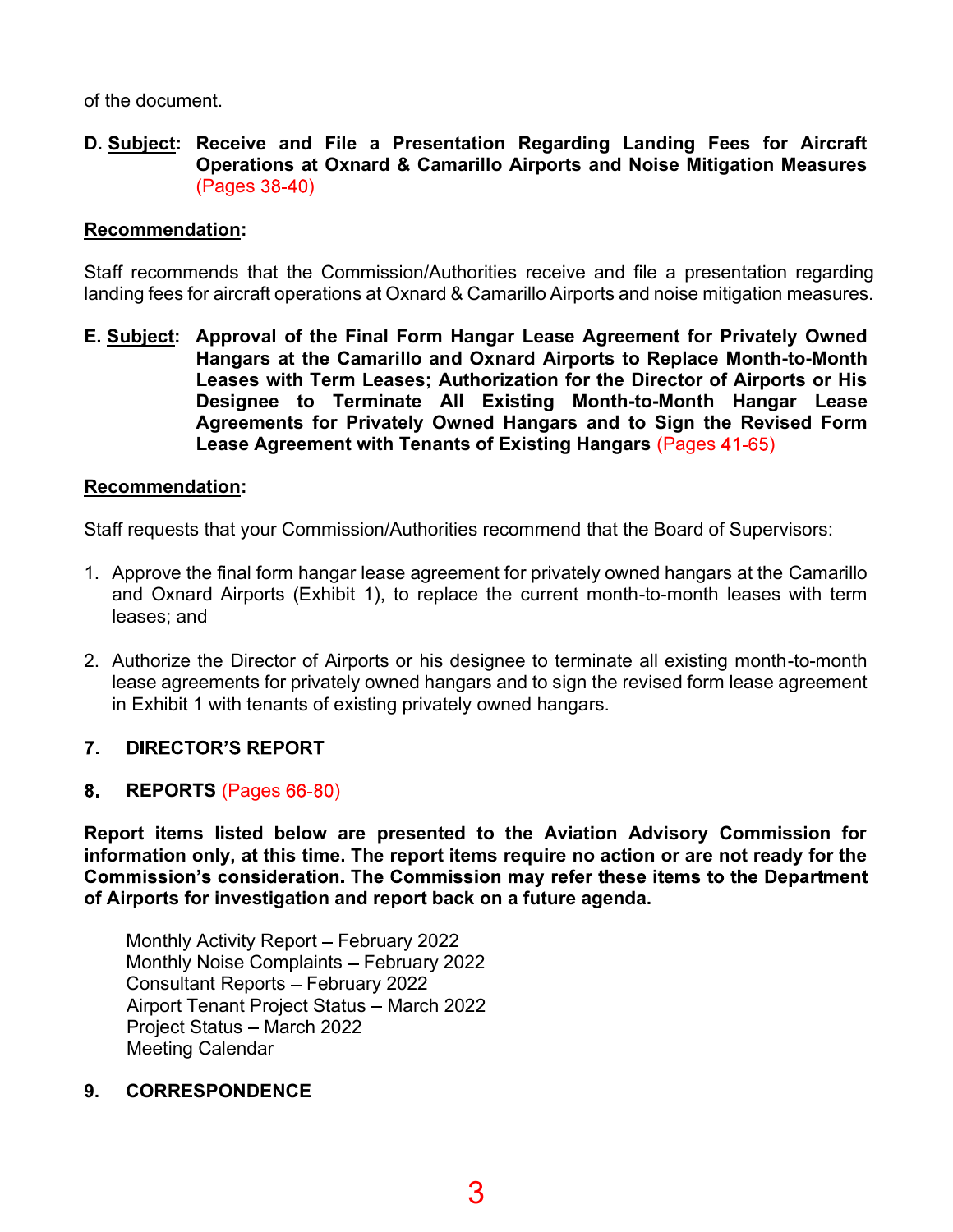Correspondence items listed below are presented to the Aviation Advisory Commission for information only, at this time. The correspondence items require no action or are not ready for the Commission's consideration. The Commission may refer these items to the Department of Airports for investigation and report back on a future agenda.

None.

10. COMMISSION COMMENTS - Comments by Commission members on matters deemed appropriate.

## 11. ADJOURNMENT

The next regular Commission meeting will be on Monday, May 2, 2022 at 7:00 p.m. Location to be determined.

IN COMPLIANCE WITH THE AMERICANS WITH DISABILITIES ACT, IF YOU NEED SPECIAL ASSISTANCE TO PARTICIPATE IN THIS MEETING, PLEASE CONTACT ANA CASTRO AT (805) 388-4211. NOTIFICATION 48 HOURS PRIOR TO THE MEETING WILL ENABLE THE DEPARTMENT OF AIRPORTS TO MAKE REASONABLE ARRANGEMENTS TO ENSURE ACCESSIBILITY TO THIS MEETING.